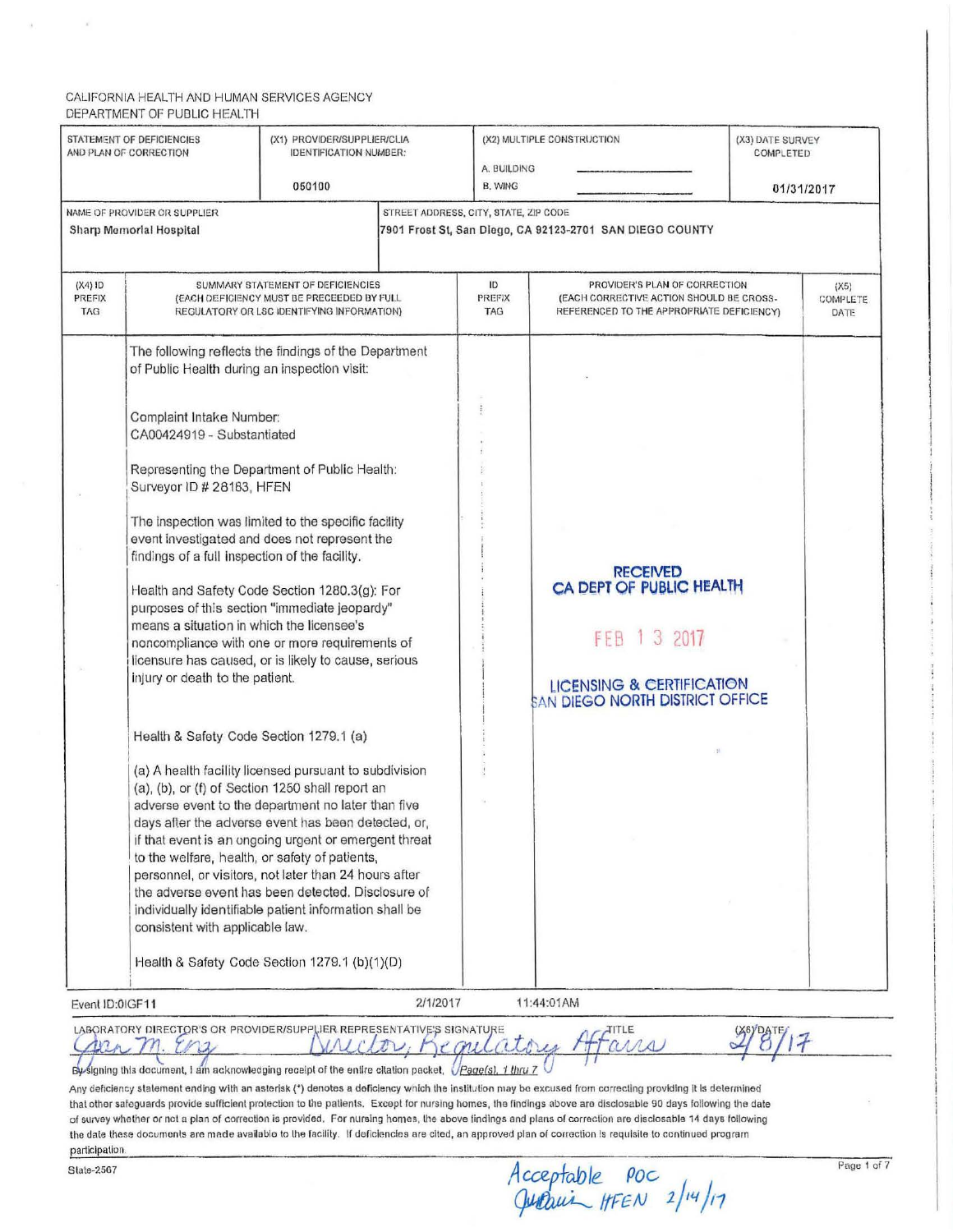$\epsilon$ 

 $\bar{z}$ 

 $\hat{\textbf{z}}$ 

| STATEMENT OF DEFICIENCIES<br>and Plan of Correction<br>060100                                                                                                |                                                                                                                                                                                                                                                                                                                                                                                                         | (X1) PROVIDER/SUPPLIER/CLIA<br><b>IDENTIFICATION NUMBER:</b>                                                                                                                                                                                                                                                                                                                                                                                                                                                                                                                                                                                                                                                                                                                                                                                                                                                                           | A. BUILDING<br>B. WING | (X2) MULTIPLE CONSTRUCTION                                                                                             | (X3) DATE BURVEY<br>COMPLETED<br>01/31/2017 |                                 |
|--------------------------------------------------------------------------------------------------------------------------------------------------------------|---------------------------------------------------------------------------------------------------------------------------------------------------------------------------------------------------------------------------------------------------------------------------------------------------------------------------------------------------------------------------------------------------------|----------------------------------------------------------------------------------------------------------------------------------------------------------------------------------------------------------------------------------------------------------------------------------------------------------------------------------------------------------------------------------------------------------------------------------------------------------------------------------------------------------------------------------------------------------------------------------------------------------------------------------------------------------------------------------------------------------------------------------------------------------------------------------------------------------------------------------------------------------------------------------------------------------------------------------------|------------------------|------------------------------------------------------------------------------------------------------------------------|---------------------------------------------|---------------------------------|
| STREET ADDRESS, CITY, STATE, ZIP CODE<br>NAME OF PROVIDER OR SUPPLIER<br>7901 Frost St, San Diego, CA 92123-2701 SAN DIEGO COUNTY<br>Sharp Memorial Hospital |                                                                                                                                                                                                                                                                                                                                                                                                         |                                                                                                                                                                                                                                                                                                                                                                                                                                                                                                                                                                                                                                                                                                                                                                                                                                                                                                                                        |                        |                                                                                                                        |                                             |                                 |
| (X4) ID<br>PREFIX<br>TAG.                                                                                                                                    |                                                                                                                                                                                                                                                                                                                                                                                                         | SUMMARY STATEMENT OF DEFICIENCIES<br>(EACH DEPICIENCY MUST BE PRECEEDED BY FULL<br>REGULATORY OR LSC IDENTIFYING INFORMATION)                                                                                                                                                                                                                                                                                                                                                                                                                                                                                                                                                                                                                                                                                                                                                                                                          | ID<br>PREFIX<br>TAG    | PROVIDER'S PLAN OF CORRECTION<br>(EACH CORRECTIVE ACTION SHOULD BE CROSS-<br>REFERENCED TO THE APPROPRIATE DEFICIENCY) |                                             | (X5)<br><b>COMPLETE</b><br>DATE |
|                                                                                                                                                              | Includes any of the following:<br>intentionally implanted as part of a planned<br>that are intentionally retained.<br>Health and Safety Code Section 1279.1 (c)<br>the time the report is made.<br>Health and Safety Code Section 1280.3 (g)<br>(g) For purposes of this section "immediate<br>injury or death to the patient.<br>Surgical Service General Requirements<br>assigned responsibility for: | (b) For purposes of this section, "adverse event"<br>(1) Surgical events, including the following:<br>(D) Retention of a foreign object in a patient after<br>surgery or other procedure, excluding objects<br>intervention and objects present prior to surgery<br>(c) The facility shall inform the patient or the party<br>responsible for the patient of the adverse event by<br>The CDPH verified that the facility informed the<br>patient, or the party responsible for the patient, of<br>the adverse event by the time the report was made.<br>jeopardy" means a situation in which the licensee's<br>noncompliance with one or more requirements of<br>licensure has caused, or is likely to cause, serious<br>Title 22 General Acute Care Hospitals - 70223(b)(2)<br>(b) A committee of the medical staff shall be<br>(2) Development, maintenance and implementation<br>of written policies and procedures in consultation |                        |                                                                                                                        |                                             |                                 |
| Event ID:01GF11                                                                                                                                              |                                                                                                                                                                                                                                                                                                                                                                                                         | 2/1/2017                                                                                                                                                                                                                                                                                                                                                                                                                                                                                                                                                                                                                                                                                                                                                                                                                                                                                                                               |                        | 11:44:01AM                                                                                                             |                                             |                                 |

 $\mathcal{A}$ 

 $\gamma_{\rm g}$ 

 $\mathcal{L}$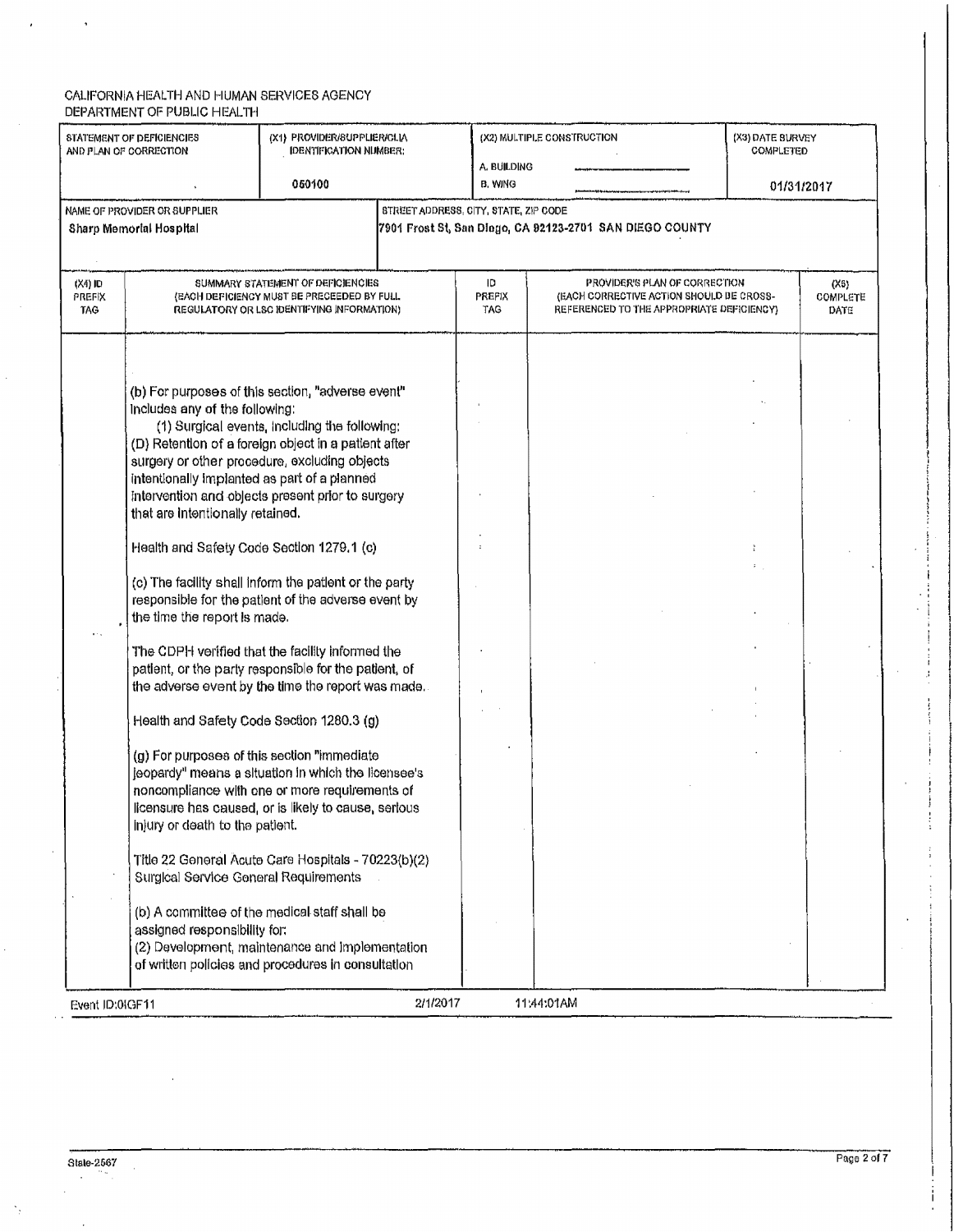#### $\blacksquare$ CAl.lrORNIA HEALTH AND HUMAN SERVICES AGENCY DEPARTMENT OF PUBUC HEALTH

 $\hat{\mathbf{r}}$ 

 $\hat{\boldsymbol{r}}$ 

 $\bar{\beta}$ 

 $\overline{1}$ 

 $\hat{\mathcal{A}}$ 

| <b>D. WING</b><br>060100<br>01/31/2017<br>STREET ADDRESS, CITY, STATE, ZIP CODE<br>NAME OF PROVIDER OR SUPPLIER<br>7901 Frost St, San Diego, CA 92123-2701 SAN DIEGO COUNTY<br><b>Sharp Memorial Hospital</b><br>ID<br>PROVIDER'S PLAN OF CORRECTION<br>(X4) ID<br>SUMMARY STATEMENT OF DEFICIENCIES<br>(X5)<br>(EACH CORRECTIVE ACTION SHOULD BE CROSS-<br>(EACH DEFIGIENCY MUST BE PRECEEDED BY FULL<br>PREFIX<br><b>COMPLETE</b><br>PREFIX<br>TAO<br>REFERENCED TO THE APPROPRIATE DEFICIENCY)<br>TAG<br>REGULATORY OR LSG IDENTIFYING INFORMATION)<br>DATE<br>A1. Immediate corrective steps included the<br>following:<br>with other appropriate health professionals and<br>a) Communication of the event, and review of<br>12/26/14<br>administration. Policies shall be approved by the<br>SHC Intraoperative Count policy and<br>governing body. Procedures shall be approved by<br>expectations to SMBHWN OR staff members<br>the administration and medical staff where such is<br>commenced via daily huddles, morning and<br>afternoon reports.<br>appropriate.<br>b) Count audits commenced for all cesarean<br>12/26/14<br>section cases to ensure compliance with policy.<br>The above regulation was NOT MET as evidenced<br>c) Count audits commenced for all cases to<br>12/30/14<br>by:<br>ensure compliance with policy.<br>d) Mandatory education and competency-<br>1/19/15<br>Based on interview and record review, the hospital<br>training for all surgical personnel involved<br>falled to ensure that Operating Room staff<br>with counts was completed.<br>implemented the hospital's policy and procedure<br>2/1/15<br>A2. Practice changes were evaluated and -<br>(P&Ps) for accounting for a complete count of lap<br>implemented based on review of the literature<br>sponges (gauze material used to absorb body fluid<br>and evidence based practice included:<br>during surgery) used on Patient A during surgery on<br>a) Loading of the Sponge Accounting System<br>1/12/15<br>10/8/14. This failure resulted in an 18 inch by 18<br>from the bottom up and horizontally with<br>Inch lap sponge being left undetected in Patient A's<br>radiopaque tape showing,<br>abdominal cavity for a period of eleven weeks,<br>b) Use of visual reminders (signage),<br>c) Lining the kick bucket with a clear plastic<br>requiring an additional surgery, which included the<br>bag vs. red biohazardous bag to allow for<br>removal of scar tissue, right falloplan tube, and part<br>easier visualization of contents, and<br>of colon.<br>d) Confirmation prior to the start and at end of<br>case that the kick bucket is empty.<br>Findings:<br>e) Staff were provided access to view a video<br>on the Sponge Accounting System as well.<br>Patient A was admitted to the hospital on 10/8/14<br>A3. Continued refinement of the sponge count<br>4/15/15<br>for pre-term labor at 32 weeks gestation. The<br>safety process included:<br>patlent underwent a repeat C-section (Caesarean<br>a) Purchase of new adjustable IV poles with<br>section - surgery to deliver a baby through Incisions<br>improved layout for Sponge Accountying<br>in the mother's abdomen and uterus after past<br>System visualization, and<br>delivery by C-section) by MD 1 with uneventful<br>b) Continued refinement and implementation<br>delivery of infant. Patient A was then discharged<br>of specific OR whiteboard standardized<br>home on 10/12/14 with instructions to schedule<br>documentation.<br>A4. Radiofrequncy (RF) technology was<br>7/21/15<br>postpartum follow up at 6 weeks.<br>trialed, purchased and fully implemented at<br>SMBHWN.<br>The clinical record was initially reviewed on | STATEMENT OF DEFICIENCIES<br>AND PLAN OF CORRECTION | (X1) PROVIDER/SUPPLIER/CLIA<br><b>IDENTIFICATION NUMBER:</b> | A BUILDING | (X2) MULTIPLE CONSTRUCTION | (X3) DATE SURVEY<br>COMPLETED |  |
|--------------------------------------------------------------------------------------------------------------------------------------------------------------------------------------------------------------------------------------------------------------------------------------------------------------------------------------------------------------------------------------------------------------------------------------------------------------------------------------------------------------------------------------------------------------------------------------------------------------------------------------------------------------------------------------------------------------------------------------------------------------------------------------------------------------------------------------------------------------------------------------------------------------------------------------------------------------------------------------------------------------------------------------------------------------------------------------------------------------------------------------------------------------------------------------------------------------------------------------------------------------------------------------------------------------------------------------------------------------------------------------------------------------------------------------------------------------------------------------------------------------------------------------------------------------------------------------------------------------------------------------------------------------------------------------------------------------------------------------------------------------------------------------------------------------------------------------------------------------------------------------------------------------------------------------------------------------------------------------------------------------------------------------------------------------------------------------------------------------------------------------------------------------------------------------------------------------------------------------------------------------------------------------------------------------------------------------------------------------------------------------------------------------------------------------------------------------------------------------------------------------------------------------------------------------------------------------------------------------------------------------------------------------------------------------------------------------------------------------------------------------------------------------------------------------------------------------------------------------------------------------------------------------------------------------------------------------------------------------------------------------------------------------------------------------------------------------------------------------------------------------------------------------------------------------------------------------------------------------------------------------------------------------------------------------------------------------------------------------------------------------------------------------------------------------------------------------------------------------------------------------------------------------------------------------------------------------------------------------------------------------------------------------------------------------------------------------------------------------|-----------------------------------------------------|--------------------------------------------------------------|------------|----------------------------|-------------------------------|--|
|                                                                                                                                                                                                                                                                                                                                                                                                                                                                                                                                                                                                                                                                                                                                                                                                                                                                                                                                                                                                                                                                                                                                                                                                                                                                                                                                                                                                                                                                                                                                                                                                                                                                                                                                                                                                                                                                                                                                                                                                                                                                                                                                                                                                                                                                                                                                                                                                                                                                                                                                                                                                                                                                                                                                                                                                                                                                                                                                                                                                                                                                                                                                                                                                                                                                                                                                                                                                                                                                                                                                                                                                                                                                                                                                      |                                                     |                                                              |            |                            |                               |  |
|                                                                                                                                                                                                                                                                                                                                                                                                                                                                                                                                                                                                                                                                                                                                                                                                                                                                                                                                                                                                                                                                                                                                                                                                                                                                                                                                                                                                                                                                                                                                                                                                                                                                                                                                                                                                                                                                                                                                                                                                                                                                                                                                                                                                                                                                                                                                                                                                                                                                                                                                                                                                                                                                                                                                                                                                                                                                                                                                                                                                                                                                                                                                                                                                                                                                                                                                                                                                                                                                                                                                                                                                                                                                                                                                      |                                                     |                                                              |            |                            |                               |  |
|                                                                                                                                                                                                                                                                                                                                                                                                                                                                                                                                                                                                                                                                                                                                                                                                                                                                                                                                                                                                                                                                                                                                                                                                                                                                                                                                                                                                                                                                                                                                                                                                                                                                                                                                                                                                                                                                                                                                                                                                                                                                                                                                                                                                                                                                                                                                                                                                                                                                                                                                                                                                                                                                                                                                                                                                                                                                                                                                                                                                                                                                                                                                                                                                                                                                                                                                                                                                                                                                                                                                                                                                                                                                                                                                      |                                                     |                                                              |            |                            |                               |  |
|                                                                                                                                                                                                                                                                                                                                                                                                                                                                                                                                                                                                                                                                                                                                                                                                                                                                                                                                                                                                                                                                                                                                                                                                                                                                                                                                                                                                                                                                                                                                                                                                                                                                                                                                                                                                                                                                                                                                                                                                                                                                                                                                                                                                                                                                                                                                                                                                                                                                                                                                                                                                                                                                                                                                                                                                                                                                                                                                                                                                                                                                                                                                                                                                                                                                                                                                                                                                                                                                                                                                                                                                                                                                                                                                      |                                                     |                                                              |            |                            |                               |  |
|                                                                                                                                                                                                                                                                                                                                                                                                                                                                                                                                                                                                                                                                                                                                                                                                                                                                                                                                                                                                                                                                                                                                                                                                                                                                                                                                                                                                                                                                                                                                                                                                                                                                                                                                                                                                                                                                                                                                                                                                                                                                                                                                                                                                                                                                                                                                                                                                                                                                                                                                                                                                                                                                                                                                                                                                                                                                                                                                                                                                                                                                                                                                                                                                                                                                                                                                                                                                                                                                                                                                                                                                                                                                                                                                      |                                                     |                                                              |            |                            |                               |  |
|                                                                                                                                                                                                                                                                                                                                                                                                                                                                                                                                                                                                                                                                                                                                                                                                                                                                                                                                                                                                                                                                                                                                                                                                                                                                                                                                                                                                                                                                                                                                                                                                                                                                                                                                                                                                                                                                                                                                                                                                                                                                                                                                                                                                                                                                                                                                                                                                                                                                                                                                                                                                                                                                                                                                                                                                                                                                                                                                                                                                                                                                                                                                                                                                                                                                                                                                                                                                                                                                                                                                                                                                                                                                                                                                      |                                                     |                                                              |            |                            |                               |  |
|                                                                                                                                                                                                                                                                                                                                                                                                                                                                                                                                                                                                                                                                                                                                                                                                                                                                                                                                                                                                                                                                                                                                                                                                                                                                                                                                                                                                                                                                                                                                                                                                                                                                                                                                                                                                                                                                                                                                                                                                                                                                                                                                                                                                                                                                                                                                                                                                                                                                                                                                                                                                                                                                                                                                                                                                                                                                                                                                                                                                                                                                                                                                                                                                                                                                                                                                                                                                                                                                                                                                                                                                                                                                                                                                      |                                                     |                                                              |            |                            |                               |  |
|                                                                                                                                                                                                                                                                                                                                                                                                                                                                                                                                                                                                                                                                                                                                                                                                                                                                                                                                                                                                                                                                                                                                                                                                                                                                                                                                                                                                                                                                                                                                                                                                                                                                                                                                                                                                                                                                                                                                                                                                                                                                                                                                                                                                                                                                                                                                                                                                                                                                                                                                                                                                                                                                                                                                                                                                                                                                                                                                                                                                                                                                                                                                                                                                                                                                                                                                                                                                                                                                                                                                                                                                                                                                                                                                      |                                                     |                                                              |            |                            |                               |  |
|                                                                                                                                                                                                                                                                                                                                                                                                                                                                                                                                                                                                                                                                                                                                                                                                                                                                                                                                                                                                                                                                                                                                                                                                                                                                                                                                                                                                                                                                                                                                                                                                                                                                                                                                                                                                                                                                                                                                                                                                                                                                                                                                                                                                                                                                                                                                                                                                                                                                                                                                                                                                                                                                                                                                                                                                                                                                                                                                                                                                                                                                                                                                                                                                                                                                                                                                                                                                                                                                                                                                                                                                                                                                                                                                      |                                                     |                                                              |            |                            |                               |  |
|                                                                                                                                                                                                                                                                                                                                                                                                                                                                                                                                                                                                                                                                                                                                                                                                                                                                                                                                                                                                                                                                                                                                                                                                                                                                                                                                                                                                                                                                                                                                                                                                                                                                                                                                                                                                                                                                                                                                                                                                                                                                                                                                                                                                                                                                                                                                                                                                                                                                                                                                                                                                                                                                                                                                                                                                                                                                                                                                                                                                                                                                                                                                                                                                                                                                                                                                                                                                                                                                                                                                                                                                                                                                                                                                      |                                                     |                                                              |            |                            |                               |  |
| 2/1/2017                                                                                                                                                                                                                                                                                                                                                                                                                                                                                                                                                                                                                                                                                                                                                                                                                                                                                                                                                                                                                                                                                                                                                                                                                                                                                                                                                                                                                                                                                                                                                                                                                                                                                                                                                                                                                                                                                                                                                                                                                                                                                                                                                                                                                                                                                                                                                                                                                                                                                                                                                                                                                                                                                                                                                                                                                                                                                                                                                                                                                                                                                                                                                                                                                                                                                                                                                                                                                                                                                                                                                                                                                                                                                                                             |                                                     |                                                              |            |                            |                               |  |

 $\mathcal{L}_{\mathcal{A}}$ 

! i I  $\cdot \mid$ ! i ! I  $\cdot \}$ I !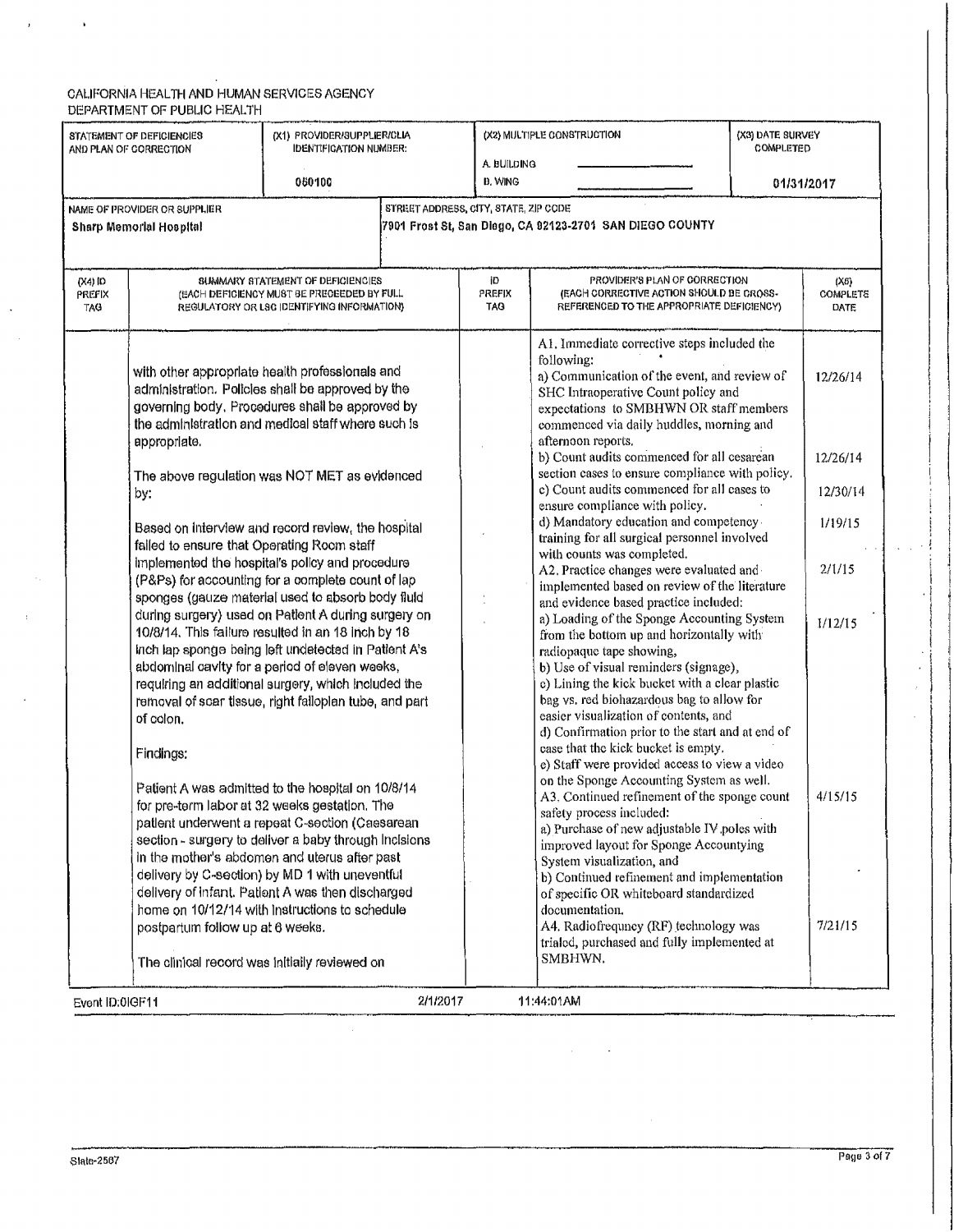$\mathbf{r}$ 

 $\sim$   $\sim$ 

| STATEMENT OF DEFICIENCIES<br>(X1) PROVIDER/SUPPLIER/CLIA<br>AND PLAN OF CORRECTION<br><b>IDENTIFICATION NUMBER:</b><br>A. BUILDING |                                                                                                                                                                                                                                                                                                                                                                                                                                                                                                                                                                                                                                                                                                                                                                                                                                                                                                                                                                                                                                                                                                                                                                                                                                                                                                                                                                                                                                                                                                                                                                                                                                                                                           | (X2) MULTIPLE CONSTRUCTION                                                                                                    | (X3) DATE SURVEY<br><b>COMPLETED</b>  |                    |                                                                                                                                                                                                                                                                                                                                                                                                                                                                                                                                                                                                                                                                                                                                                                                                                                                                                                                                    |  |                                                            |
|------------------------------------------------------------------------------------------------------------------------------------|-------------------------------------------------------------------------------------------------------------------------------------------------------------------------------------------------------------------------------------------------------------------------------------------------------------------------------------------------------------------------------------------------------------------------------------------------------------------------------------------------------------------------------------------------------------------------------------------------------------------------------------------------------------------------------------------------------------------------------------------------------------------------------------------------------------------------------------------------------------------------------------------------------------------------------------------------------------------------------------------------------------------------------------------------------------------------------------------------------------------------------------------------------------------------------------------------------------------------------------------------------------------------------------------------------------------------------------------------------------------------------------------------------------------------------------------------------------------------------------------------------------------------------------------------------------------------------------------------------------------------------------------------------------------------------------------|-------------------------------------------------------------------------------------------------------------------------------|---------------------------------------|--------------------|------------------------------------------------------------------------------------------------------------------------------------------------------------------------------------------------------------------------------------------------------------------------------------------------------------------------------------------------------------------------------------------------------------------------------------------------------------------------------------------------------------------------------------------------------------------------------------------------------------------------------------------------------------------------------------------------------------------------------------------------------------------------------------------------------------------------------------------------------------------------------------------------------------------------------------|--|------------------------------------------------------------|
|                                                                                                                                    |                                                                                                                                                                                                                                                                                                                                                                                                                                                                                                                                                                                                                                                                                                                                                                                                                                                                                                                                                                                                                                                                                                                                                                                                                                                                                                                                                                                                                                                                                                                                                                                                                                                                                           | 050100                                                                                                                        |                                       | B, WING            |                                                                                                                                                                                                                                                                                                                                                                                                                                                                                                                                                                                                                                                                                                                                                                                                                                                                                                                                    |  | 01/31/2017                                                 |
|                                                                                                                                    | NAME OF PROVIDER OR SUPPLIER<br>Sharp Memorial Hospital                                                                                                                                                                                                                                                                                                                                                                                                                                                                                                                                                                                                                                                                                                                                                                                                                                                                                                                                                                                                                                                                                                                                                                                                                                                                                                                                                                                                                                                                                                                                                                                                                                   |                                                                                                                               | STREET ADDRESS, CITY, STATE, ZIP CODE |                    | 7901 Frost St, San Diego, CA 92123-2701 SAN DIEGO COUNTY                                                                                                                                                                                                                                                                                                                                                                                                                                                                                                                                                                                                                                                                                                                                                                                                                                                                           |  |                                                            |
| $(X4)$ (D<br><b>PREFIX</b><br>TAG                                                                                                  |                                                                                                                                                                                                                                                                                                                                                                                                                                                                                                                                                                                                                                                                                                                                                                                                                                                                                                                                                                                                                                                                                                                                                                                                                                                                                                                                                                                                                                                                                                                                                                                                                                                                                           | SUMMARY STATEMENT OF DEFICIENCIES<br>(EACH DEFIGIENCY MUST BE PRECEEDED BY FULL<br>REGULATORY OR LSC IDENTIFYING INFORMATION) |                                       | D<br>PREFIX<br>TAG | PROVIDER'S PLAN OF CORRECTION<br>(EACH CORRECTIVE ACTION SHOULD BE CROSS-<br>REFERENCED TO THE APPROPRIATE DEFICIENCY)                                                                                                                                                                                                                                                                                                                                                                                                                                                                                                                                                                                                                                                                                                                                                                                                             |  | (X6)<br><b>COMPLETE</b><br>DATE                            |
|                                                                                                                                    | 12/29/14. According to the ED (Emergency<br>Department) note, dated 12/21/14, Patient A was<br>brought in by medics for fever, pain and<br>foul-smelling discharge from abdominal incision<br>site. The patient was admitted with postoperative<br>wound infection and had the wound opened,<br>irrigated and packed.<br>On 12/24/14, the patient had an MRI (Magnetic<br>Resonance Imaging) done to assess an absoess<br>within the abdomen. According to the MRI report,<br>"The right lower quadrant abscess contains a<br>foreign body which likely represents a retained<br>sponge." A CT (CAT scan - Computerized Axial<br>Tomography - an x-ray Image of the body) was<br>done to further assess the area, and also identified<br>"a foreign body likely representing retained surgical<br>foreign body such as a surgical sponge."<br>On 12/24/14 Patient A was taken to the OR later<br>that evening for exploratory laparotomy and removal<br>of retained foreign body. The surgery also included<br>lysis of adhesions (removal of scar tissue), right<br>hemicolectomy with ileocolonic anastomosis<br>(removal of right side of colon with joining of small<br>intestine and remaining colon), partial<br>omentectomy (partial removal of thin fold of<br>abdominal tissue that encases the stomach, large<br>intestine and other abdominal organs), and right<br>salpingectomy (removal of fallopian tube) and lasted<br>4 hours and 24 minutes, According to the operative<br>report, "The foreign body comprised of a blue<br>plastic-like strip attached to clot-like material<br>drenched in purulent fluid and it appeared to be in<br>the process of being degraded." |                                                                                                                               |                                       |                    | Monitoring:<br>1. Observational audits of the count process<br>were conducted weekly x 4 weeks to verify<br>that the preop. intraoperative and final counts<br>were conducted following SHC policy and<br>SMBHWN standardized practice.<br>2. Observational audits were conducted<br>weekly x 4 weeks to verify modifications<br>adopted related to the kick bucket (use of<br>clear plastic bag and verification that bucket<br>is empty prior to initial count),<br>3. An audit survey (initial, 3-month and 9<br>month subsequently) was conducted of OR<br>RN and serub staff to verify intraop<br>communication related to sponges occurred<br>and was documented on the whiteboards.<br>Any instances of noncomplaince noted<br>during audit activity were addressed via the<br>just culture/corrective action process. Results<br>were incorporated into the Quality Assurance<br>Program.<br>Responsible Party: OR Diretor |  | 2/1/15<br>2/1/15<br>$3/31/15$ ,<br>$6/30/15$ ,<br>12/31/15 |
| Event ID:0IGF11                                                                                                                    |                                                                                                                                                                                                                                                                                                                                                                                                                                                                                                                                                                                                                                                                                                                                                                                                                                                                                                                                                                                                                                                                                                                                                                                                                                                                                                                                                                                                                                                                                                                                                                                                                                                                                           |                                                                                                                               | 2/1/2017                              |                    | 11:44:01AM                                                                                                                                                                                                                                                                                                                                                                                                                                                                                                                                                                                                                                                                                                                                                                                                                                                                                                                         |  |                                                            |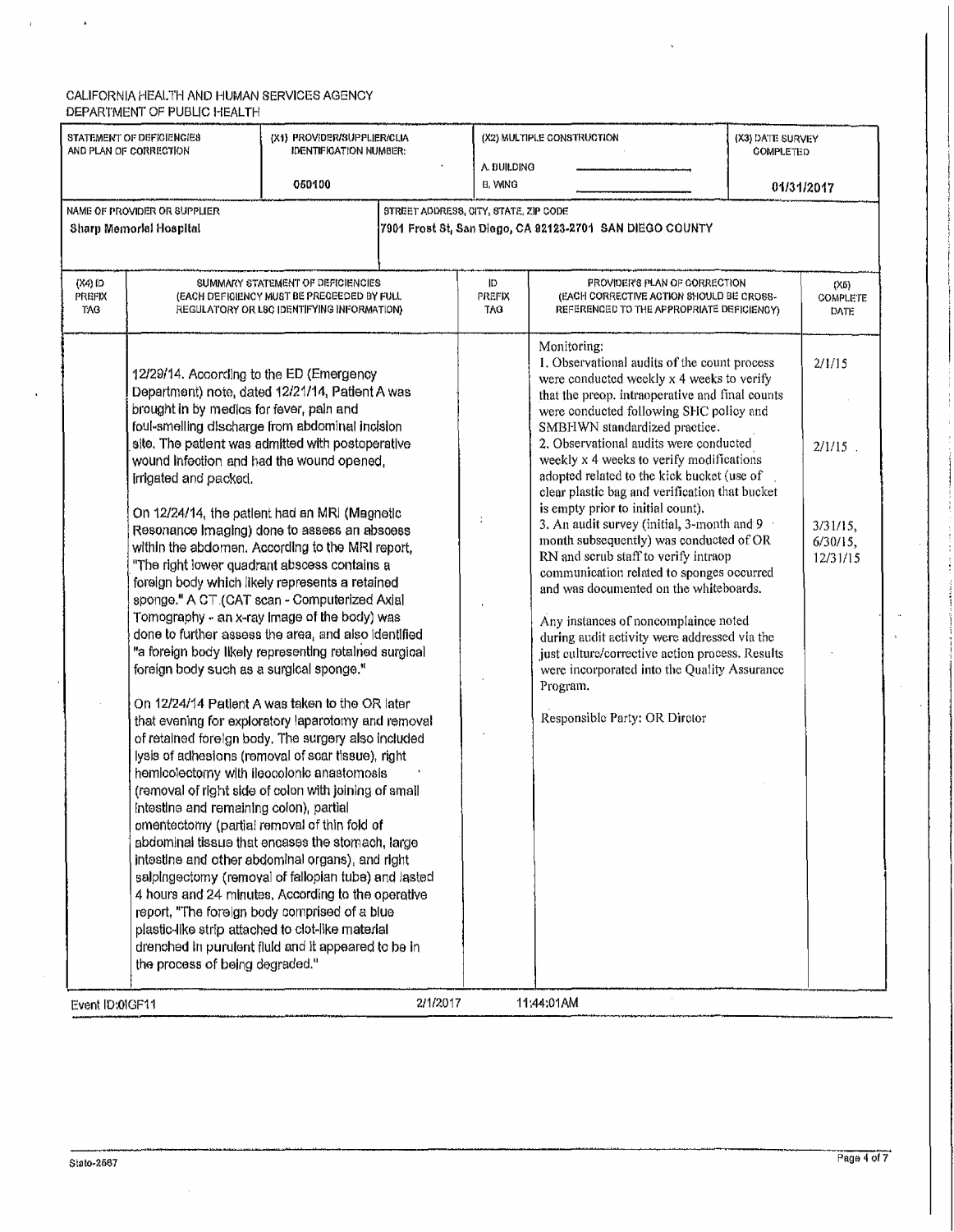$\mathcal{A}^{\mathcal{A}}$ 

 $\sim$   $\star$ 

| STATEMENT OF DEFICIENCIES<br>AND PLAN OF CORRECTION |                                                                                                                                                                                                                                                                                                                                                                                                                                                                                                                                                                                                                                                                                                                                                                                                                                                                                                                                   | (X1) PROVIDER/SUPPLIER/CLIA<br><b>IDENTIFICATION NUMBER:</b>                                                                  |                                       | (X2) MULTIPLE CONSTRUCTION<br>A BUILDING |                                                                                                                        | (X3) DATE SURVEY<br>COMPLETED          |  |
|-----------------------------------------------------|-----------------------------------------------------------------------------------------------------------------------------------------------------------------------------------------------------------------------------------------------------------------------------------------------------------------------------------------------------------------------------------------------------------------------------------------------------------------------------------------------------------------------------------------------------------------------------------------------------------------------------------------------------------------------------------------------------------------------------------------------------------------------------------------------------------------------------------------------------------------------------------------------------------------------------------|-------------------------------------------------------------------------------------------------------------------------------|---------------------------------------|------------------------------------------|------------------------------------------------------------------------------------------------------------------------|----------------------------------------|--|
|                                                     |                                                                                                                                                                                                                                                                                                                                                                                                                                                                                                                                                                                                                                                                                                                                                                                                                                                                                                                                   | 050100                                                                                                                        |                                       | <b>B. WING</b>                           |                                                                                                                        | 01/31/2017                             |  |
|                                                     | NAME OF PROVIDER OR SUPPLIER                                                                                                                                                                                                                                                                                                                                                                                                                                                                                                                                                                                                                                                                                                                                                                                                                                                                                                      |                                                                                                                               | STREET ADDRESS, CITY, STATE, ZIP CODE |                                          |                                                                                                                        |                                        |  |
|                                                     | Sharp Memorial Hospital                                                                                                                                                                                                                                                                                                                                                                                                                                                                                                                                                                                                                                                                                                                                                                                                                                                                                                           |                                                                                                                               |                                       |                                          | 7901 Frost St, San Diego, CA 92123-2701  SAN DIEGO COUNTY                                                              |                                        |  |
|                                                     |                                                                                                                                                                                                                                                                                                                                                                                                                                                                                                                                                                                                                                                                                                                                                                                                                                                                                                                                   |                                                                                                                               |                                       |                                          |                                                                                                                        |                                        |  |
|                                                     |                                                                                                                                                                                                                                                                                                                                                                                                                                                                                                                                                                                                                                                                                                                                                                                                                                                                                                                                   |                                                                                                                               |                                       |                                          |                                                                                                                        |                                        |  |
| (X4) ID<br>PREFIX<br>TAG.                           |                                                                                                                                                                                                                                                                                                                                                                                                                                                                                                                                                                                                                                                                                                                                                                                                                                                                                                                                   | SUMMARY STATEMENT OF DEFICIENCIES<br>(EACH DEFICIENCY MUST BE PRECEEDED BY FULL<br>REGULATORY OR LSC IDENTIFYING INFORMATION) |                                       | ID<br><b>PREFIX</b><br>TAG               | PROVIDER'S PLAN OF CORRECTION<br>(EACH CORRECTIVE ACTION SHOULD BE CROSS-<br>REFERENCED TO THE APPROPRIATE DEFICIENCY) | (X6)<br><b>COMPLETE</b><br><b>DATE</b> |  |
|                                                     | On 1/3/15 the patient was discharged from the<br>hospital.<br>On 3/5/15 at 2:30 P.M., during an interview with the<br>Circulating Nurse (RN 1), she stated that the<br>C-section pack includes 4 bundles of 5 lap sponges<br>each, for a total of 20 lap sponges. RN 1 and the<br>Scrub Tech (ST 1) count the Individual sponges<br>with Patient A in the OR, Per RN 1, documentation<br>does not indicate if sponges were added to the<br>case, but the patient would not have left the OR If<br>counts were incorrect. RN 1 acknowledged that if<br>all counts were done correctly, the patient would<br>not have a RFO (retained foreign object).<br>On 3/18/15 at 1 P.M., ST 1 stated during an<br>Interview that lap sponges were counted three<br>separate times after the initial count, ST 1 stated if<br>counts were incorrect, the RN circulator and scrub<br>tech "would let MD know count is off and stop<br>closure. |                                                                                                                               |                                       |                                          |                                                                                                                        |                                        |  |
|                                                     | MD 1 no longer works at the facility and was<br>unavailable for interview.                                                                                                                                                                                                                                                                                                                                                                                                                                                                                                                                                                                                                                                                                                                                                                                                                                                        |                                                                                                                               |                                       |                                          |                                                                                                                        |                                        |  |
|                                                     | According to the facility's policy, Intraoperative<br>Counts, dated 12/13, Section III, TEXT, A. Dual<br>Responsibilities "1, Sponge, sharp, miscellaneous<br>items and instrument counts are the dual<br>responsibility of the scrub person and the RN<br>Circulator with full accountability for the process. 2.<br>The RN Circulator and scrub person will conduct a<br>systematic and accurate accounting of all counted<br>items. This is important to help prevent patient                                                                                                                                                                                                                                                                                                                                                                                                                                                  |                                                                                                                               |                                       |                                          |                                                                                                                        |                                        |  |
|                                                     | injury as a result of a foreign body." Then, Section                                                                                                                                                                                                                                                                                                                                                                                                                                                                                                                                                                                                                                                                                                                                                                                                                                                                              |                                                                                                                               |                                       |                                          |                                                                                                                        |                                        |  |
| Event ID:01GF11                                     |                                                                                                                                                                                                                                                                                                                                                                                                                                                                                                                                                                                                                                                                                                                                                                                                                                                                                                                                   |                                                                                                                               | 2/1/2017                              |                                          | 11:44.01AM                                                                                                             |                                        |  |

Ĵ

 $\frac{1}{2}$ J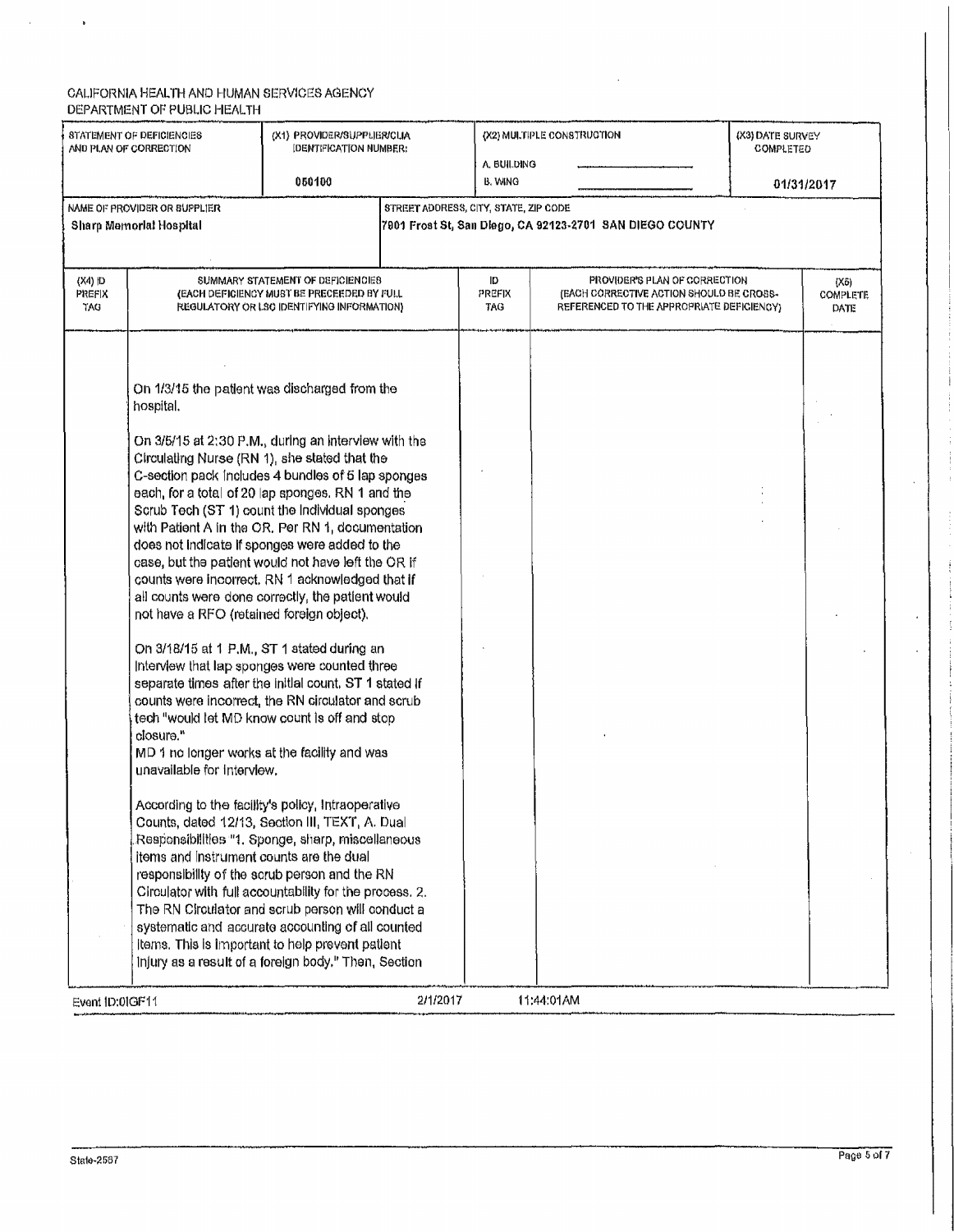$\mathbf{v}$ 

| STATEMENT OF DEFICIENCIES<br>AND PLAN OF CORRECTION |                                                                                                                                                                                                                                                                                                                                                                       | (X1) PROVIDER/SUPPLIER/CLIA<br><b>IDENTIFICATION NUMBER:</b>                                                                                                                                                                                                                                                                                                                                                                                                                                                                                                                                                                                                                                                                                                                                                                                                                                                                                                                                                                                                                                                                                                      |                                       | (X2) MULTIPLE CONSTRUCTION                                                                                             | (X3) DATE SURVEY<br><b>COMPLETED</b> |                          |
|-----------------------------------------------------|-----------------------------------------------------------------------------------------------------------------------------------------------------------------------------------------------------------------------------------------------------------------------------------------------------------------------------------------------------------------------|-------------------------------------------------------------------------------------------------------------------------------------------------------------------------------------------------------------------------------------------------------------------------------------------------------------------------------------------------------------------------------------------------------------------------------------------------------------------------------------------------------------------------------------------------------------------------------------------------------------------------------------------------------------------------------------------------------------------------------------------------------------------------------------------------------------------------------------------------------------------------------------------------------------------------------------------------------------------------------------------------------------------------------------------------------------------------------------------------------------------------------------------------------------------|---------------------------------------|------------------------------------------------------------------------------------------------------------------------|--------------------------------------|--------------------------|
|                                                     |                                                                                                                                                                                                                                                                                                                                                                       | 050100                                                                                                                                                                                                                                                                                                                                                                                                                                                                                                                                                                                                                                                                                                                                                                                                                                                                                                                                                                                                                                                                                                                                                            | A. BUILDING<br>B. WING                |                                                                                                                        |                                      | 01/31/2017               |
|                                                     | NAME OF PROVIDER OR SUPPLIER<br>Sharp Memorial Hospital                                                                                                                                                                                                                                                                                                               |                                                                                                                                                                                                                                                                                                                                                                                                                                                                                                                                                                                                                                                                                                                                                                                                                                                                                                                                                                                                                                                                                                                                                                   | STREET ADDRESS, CITY, STATE, ZIP CODE |                                                                                                                        |                                      |                          |
| (X4) ID<br>PREFIX<br><b>TAG</b>                     |                                                                                                                                                                                                                                                                                                                                                                       | SUMMARY STATEMENT OF DEFICIENCIES<br>(BACH DEFICIENCY MUST BE PRECEEDED BY FULL<br>REGULATORY OR LSC IDENTIFYING INFORMATION)                                                                                                                                                                                                                                                                                                                                                                                                                                                                                                                                                                                                                                                                                                                                                                                                                                                                                                                                                                                                                                     | D<br>PREFIX<br><b>TAG</b>             | PROVIDER'S PLAN OF CORRECTION<br>(EACH CORRECTIVE ACTION SHOULD BE CROSS-<br>REFERENCED TO THE APPROPRIATE DEFICIENCY) |                                      | (X5)<br>COMPLETE<br>DATE |
|                                                     | Items to the sterile field."<br>shall be conducted prior to the incision or<br>procedure to establish a baseline 6. When<br>running count tally on the white board E.<br>procedure"<br>The facility failed to follow their policy and<br>in the OR. The lap sponge left in Patient A's<br>is erased after surgery and is not part of the<br>patient's medical record. | III. B. RN Circulator Responsibilities, "Maintain an<br>accurate ongoing count tally sheet/board of added<br>The policy further indicates under Section III, D.<br>General Count Considerations, "4. An initial count<br>additional counted items are added to the sterile<br>field, those Items will be counted and added to the<br>Subsequent/Additional Counts shall be taken: 1.<br>Before closure of a hollow organ or cavity within a<br>cavity2. Before cavity or wound closure begins<br>3. At skin closure of each incision or end of each<br>The policy further indicates, under I. Sponges and<br>Other Miscellaneous Items, "5. Soiled sponges<br>should be fully opened, counted and then placed in<br>plastic counting/viewing bags with opaque backs<br>designed for that purpose, and remain available for<br>viewing until the final counts have been conducted."<br>procedure as it related to counting the lap sponges<br>abdominal cavity was not correctly accounted for<br>pursuant to the facility's policy on Intraoperative<br>Counts. The practice is the keep the running count<br>tally on the white board in the OR. The white board |                                       |                                                                                                                        |                                      |                          |
| Event ID:01GF11                                     |                                                                                                                                                                                                                                                                                                                                                                       | 2/1/2017                                                                                                                                                                                                                                                                                                                                                                                                                                                                                                                                                                                                                                                                                                                                                                                                                                                                                                                                                                                                                                                                                                                                                          |                                       | 11:44:01AM                                                                                                             |                                      |                          |

 $\mathcal{L}$ 

 $\sim$